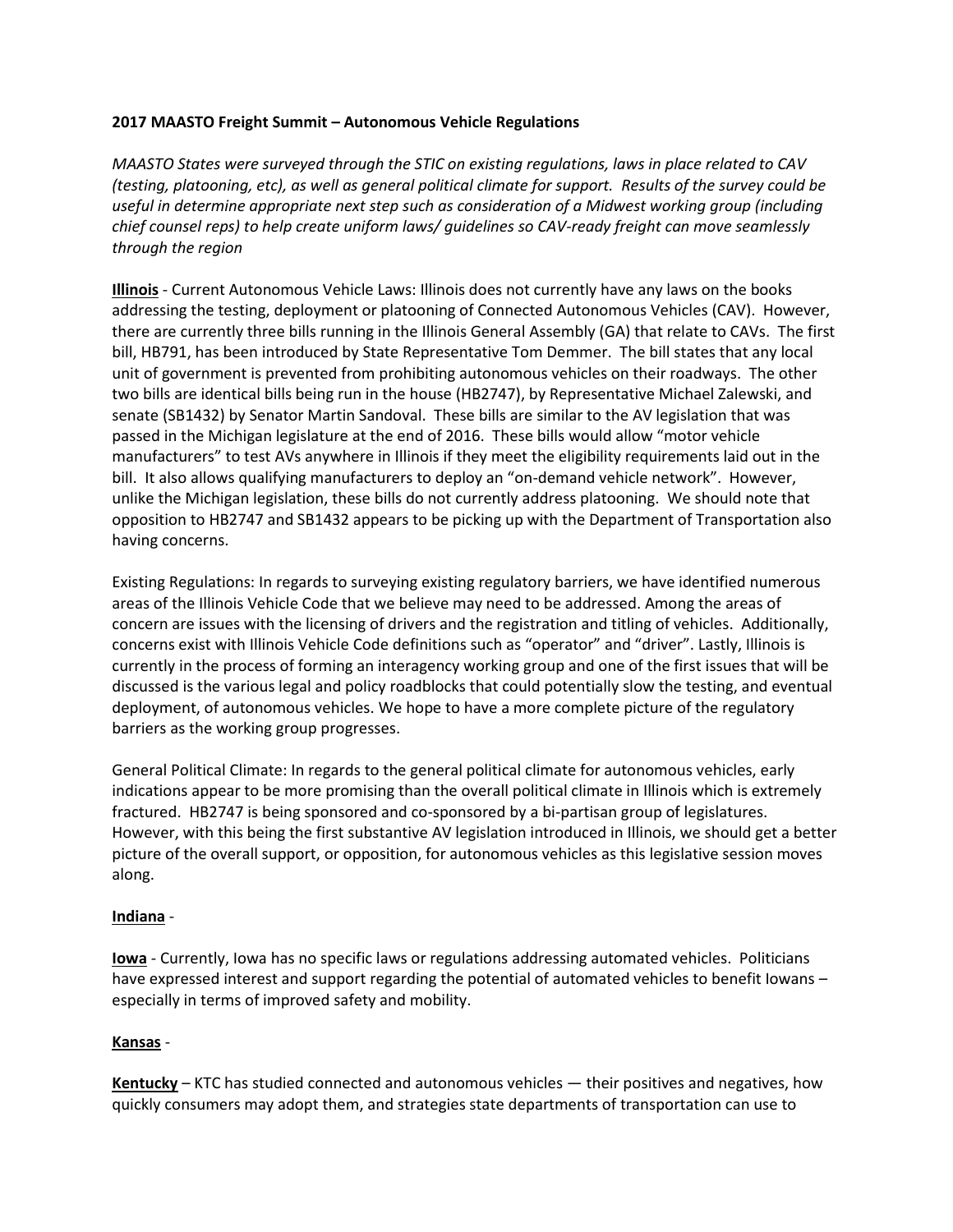streamline their deployment — as well recent efforts at the federal and state level to establish laws and regulations that will smooth the transition for connected and autonomous vehicles.

**Michigan** - A four bill package was recently signed into law that allows unrestricted automated-vehicle use on Michigan roads, not just for testing. More specifically, the bills create four overlapping authorization regimes: general legalization; testing by manufacturers, schools, or state agencies; driverless taxis operated by manufacturers within boundaries; and platooning.

**Minnesota** - Michigan and Ohio have already jumped way out ahead on this with a partnership initiative. Their willingness will be key to establishing a regional model. States are vying for related tech job development/university research dollars.

**Missouri** - The link to this website provides good information about what states have laws in place regarding Connected and Automated Vehicles (CAV) which includes autonomous, platooning, and other types of connected vehicles. There's a map showing states with laws in place, and it also shows the big interest in the subject by listing all of the states that proposed legislation in 2015 and 2016, a short description of the proposed law and whether it passed or failed.

## <http://www.ncsl.org/research/transportation/autonomous-vehicles-legislation.aspx>

**Ohio** - Ohio's current code allows for certain levels of automated testing as long as a driver is behind the wheel ready to take control of the vehicle. Fully autonomous testing will have to be addressed with changes in state law.

Also, ODOT is considering legislation that will explicitly give the Director authority to set CV/AV policy. Current law does not prohibit it, but ODOT is contemplating whether it would be beneficial for the Director to have that explicit authority.

**Wisconsin** - Wisconsin has not done much to date regarding connected / autonomous vehicles. WisDOT is launching an internal, multi-division working group this spring to identify, monitor and address issues related to CAV adoption. The University of Wisconsin – Madison secured federal designation as one of 10 "proving grounds" for autonomous vehicles. WisDOT may be seeking to participate in those efforts, but the scope is undecided.